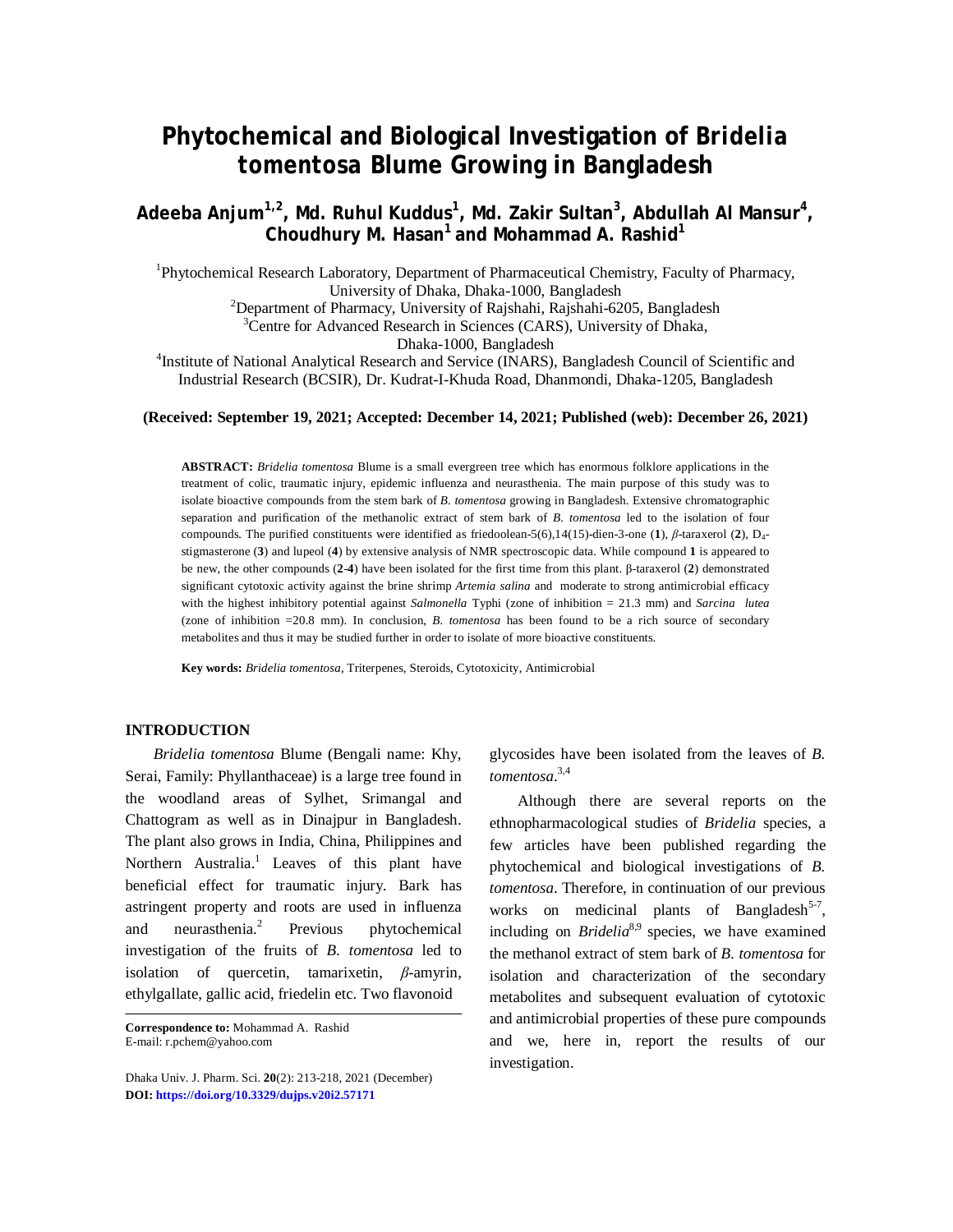# **MATERIAL AND METHODS**

**Plant materials.** Stem bark of *B. tomentosa* was harvested from Khagrachari district of Bangladesh in February, 2007. The identity of the plant was confirmed in Bangladesh National Herbarium, Mirpur, Dhaka-1216, where a voucher specimen has been deposited with the accession number of DACB-31377.

**Extraction and preparation of plant extract**. The powdered stem bark of *B. tomentosa* (575 g) was soaked in 1.5 L methanol for one week. Filtrations of the plant extract were done by using fresh cotton bed, and finally by Whatman No. 1 filter paper. The filtrate was concentrated with the help of a rotary evaporator at 40ºC and at reduced pressure to yield a gummy mass.

**Isolation of chemical constituents**. For purification of chemical compounds, an aliquot (20 g) of the crude extract of *B. tomentosa* was subjected to VLC column (14 cm length and 10 cm in diameter) over silica gel 60H. The sample from the VLC column was eluted with petroleum-ether, followed by mixtures of petroleum-ether and ethyl acetate in order of increasing polarities and lastly with methanol. After TLC screenings, the VLC fractions with identical TLC features were mixed together. VLC fractions labeled as 4A and 4B; 5B and 6A; 7B and 8A; and 12A, 12B and 13A being similar were combined separately. Preparative TLC of these mixtures using toluene and ethyl acetate provided compound **1** (8.04 mg) from fractions 4A+4B, compound **2** (5.11 mg) from fractions 5B+6A, compound **3** (6.29 mg) from fractions 7B+8A and compound **4** (6.31 mg) from fractions 12A+12B+13A.

### **Properties of isolated compounds (1-4)**

Friedoolean-5(6),14(15)-dien-3-one(**1**):

Colorless mass; <sup>1</sup>H NMR (400 MHz, CDCl<sub>3</sub>):  $\delta$  5.68 (1H, m, H-6), 5.56 (1H, dd, *J =* 8.2 and 3.6 Hz, H-15), 1.23 (3H, s, Me-23), 1.22 (3H, s, Me-28), 1.16 (3H, s, Me-29), 1.08 (3H, s, Me-27), 1.02 (3H, s, Me-24), 0.98 (3H, s, Me-26), 0.95 (3H, s, Me-30), 0.81 (3H, s, Me-25).

214 *Anjum et al.*

 $β$ -taraxerol (2):Colorless gum; <sup>1</sup>H NMR (500 MHz, CDCl3): δ 5.52 (1H, dd, *J =* 8.0 and 3.5 Hz, H-15), 3.17 (1H, dd, *J =* 10.05 and 3.5 Hz, H-3), 1.07 (3H, s, Me-26), 0.96 (3H, s, Me-25), 0.93 (3H, s, Me-30), 0.91 (3H, s, Me-29), 0.89 (3H, s, Me-24), 0.89 (3H, s, Me-23), 0.80 (3H, s, Me-27), 0.78 (3H, s, Me-28).

 $D_4$ -stigmasterone (3): White amorphous; <sup>1</sup>H NMR (500 MHz, CDCl<sub>3</sub>): δ 5.76 (1H, s, H-4), 5.13 (1H, dd, *J =* 15.1, 8.3 Hz, H-22), 5.01 (1H, dd, *J =* 15.0, 8.3 Hz, H-23), 1.01 (3H, s, Me-21), 0.89 (3H, d, *J =* 4.6 Hz, Me-27), 0.85 (3H, s, Me-19), 0.81 (3H, t, *J =* 6.6 Hz), 0.80 (3H, d, *J =* 4.6 Hz, Me-26), 0.71 (3H, s, Me-18).

Lupeol (**4**): Crystalline powder; mp 215-216 ºC. <sup>1</sup>H NMR (500 MHz, CDCl<sub>3</sub>): δ 4.68 (1H, s, H-29a), 4.56 (1H, s, H-29b), 3.22 (1H, dd, *J =* 11.2, 4.8 Hz, H-3), 2.30 (1H, m, H-19), 1.67 (3H, s, Me-30), 1.02 (3H, s, Me-26), 0.96 (3H, s, Me-23), 0.94 (3H, s, Me-27), 0.83 (3H, s, Me-25), 0.78 (3H, s, Me-24), 0.75 (3H, s, Me-28).

**Cytotoxic activity.** Brine shrimp lethality bioassay<sup>10,11</sup> was employed to evaluate the cytotoxic potential of the test samples using vincristine sulfate (VS) and dimethyl sulfoxide (DMSO) as positive and negative control, respectively. The  $LC_{50}$  and  $LC_{90}$  of the test compounds were obtained by plotting the percentage of shrimp killed against the logarithm of the test sample concentration.

**Antimicrobial activity.** Antimicrobial activity of the test samples was determined by the disc diffusion method.<sup>12</sup>

#### **RESULTS AND DISCUSSION**

A total of four compounds, friedoolean-5(6),14(15)-dien-3-one (**1**), *β*-taraxerol (**2**), D4 stigmasterone (**3**) and lupeol (**4**) (Figure 1) were isolated from the methanolic extract of the stem bark of *B. tomentosa* by repeated chromatographic separation and purification over silica gel. The chemical structures of these compounds were elucidated by analysis of their NMR spectral data and comparison with published values.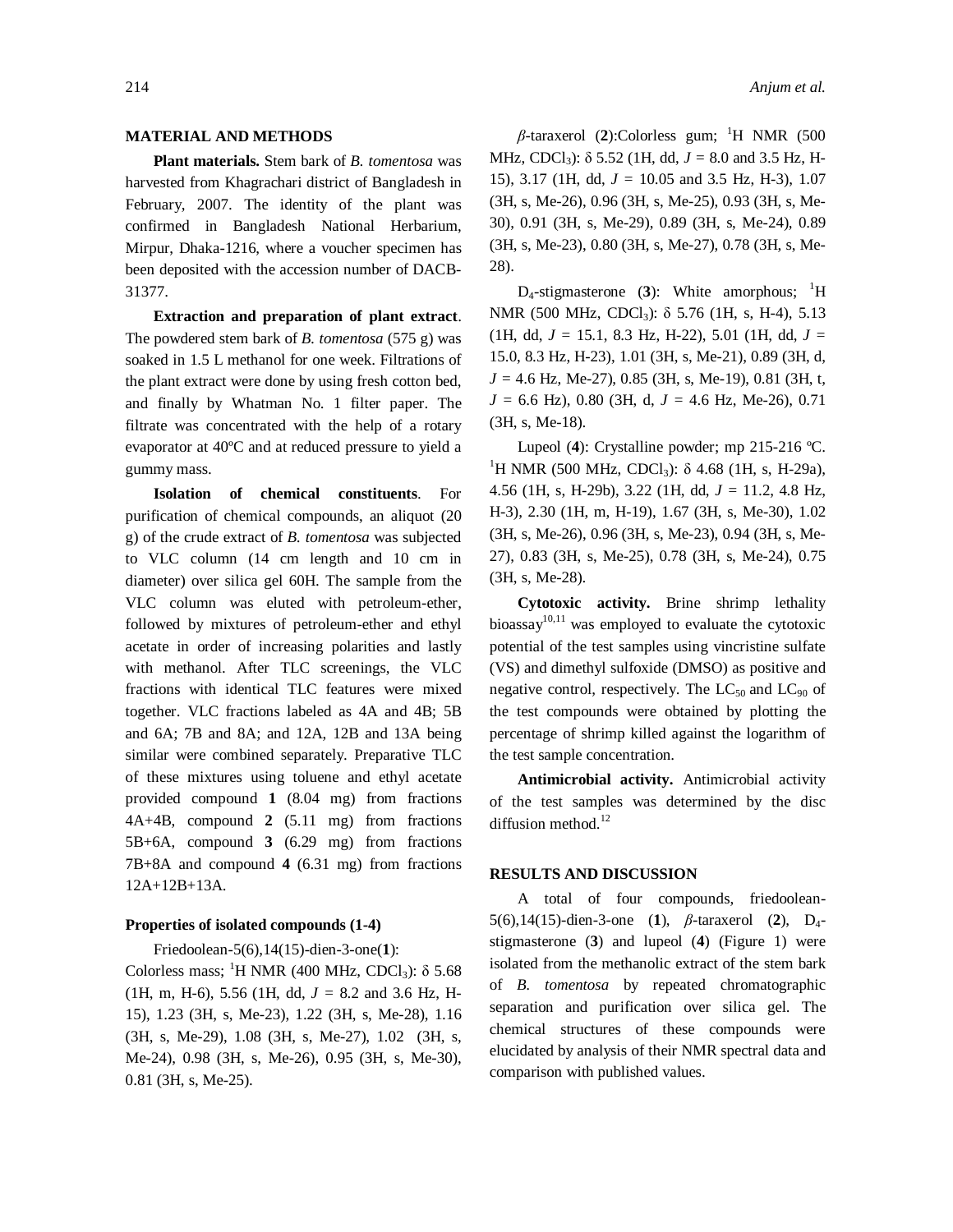Compound **1** was characterized as friedoolean-5(6),14(15)-dien-3-one by studying of its <sup>1</sup>H NMR data and comparison with those of related compounds.13-16 The <sup>1</sup>H NMR spectrum of compound **1** showed eight singlets each of three proton intensity at δ 0.81, 0.95, 0.98, 1.02, 1.08, 1.16, 1.22 and 1.23 attributable to eight methyl groups present in the molecule.<sup>10</sup> The spectrum further displayed two olefinic proton signals at  $\delta$  5.68 (1H, m) and 5.56 (1H, dd,  $J = 8.2$  and 3.6 Hz) which could be assigned to H-6 and H-15, respectively of a pentacyclic



Friedoolean-5(6),14(15)-dien-3-one (**1**) *β*-taraxerol (**2**)



D4-stigmasterone (**3**) Lupeol (**4**)

triterpenoid skeleton.<sup>13-15</sup> Comparison of the <sup>1</sup>H NMR spectral data with reported values<sup>13-16</sup> of related triterpenoids suggested the occurrence of a pentacyclic triterpenoid skeleton. Based on the above NMR data as well as by comparison with the chemical shifts of protons of structurally related triterpenes in the literatures<sup>13-16</sup>, compound 1 was tentatively characterized as friedoolean-5(6),14(15) dien-3-one. To the best of our knowledge, this study represents the first report of friedoolean-5(6),14(15) dien-3-one (**1**) from any nature and synthetic source.





Figure 1. Friedoolean-5(6),14(15)-dien-3-one (**1**), *β*-taraxerol (**2**), D4-stigmasterone (**3**) and lupeol (**4**) isolated from *B. tomentosa*.

The <sup>1</sup>H NMR spectrum of compound **2** showed eight three-proton singlets at  $\delta$  0.78, 0.80, 0.89, 0.89, 0.91, 0.93, 0.96 and 1.07, which were assigned to the methyl group protons at Me-28, Me-27, Me-23, Me-24, Me-29, Me-30, Me-25 and Me-27, respectively. The double doublet  $(J = 8.0, 3.5 \text{ Hz})$  of one proton intensity centered at  $\delta$  5.52 was assigned to the olefinic proton at C-15. Another double doublet (*J =* 10.5, 3.5 Hz) centered at  $\delta$  3.17 could be assigned to the oxymethine proton at C-3. The large couplings (*J =* 10.5, 3.5 Hz) of H-3with the vicinal methylene protons at C-2 demonstrated a *beta* orientation of the hydroxyl group at C-3. The above information suggested the presence of a typical taraxaren-type pentacyclic triterpene skeleton and they were found to be in close agreement to those published for *β*taraxerol. <sup>15</sup> Therefore, the identity of compound **2** was confirmed as *β*-taraxerol.

The <sup>1</sup>HNMR spectrum of compound **3** displayed resonances for six methyl groups, two of which were doublets at δ 0.80 (d*, J* = 4.6 Hz) and 0.89 (d*, J* = 4.6 Hz), associated to an isopropyl group. Three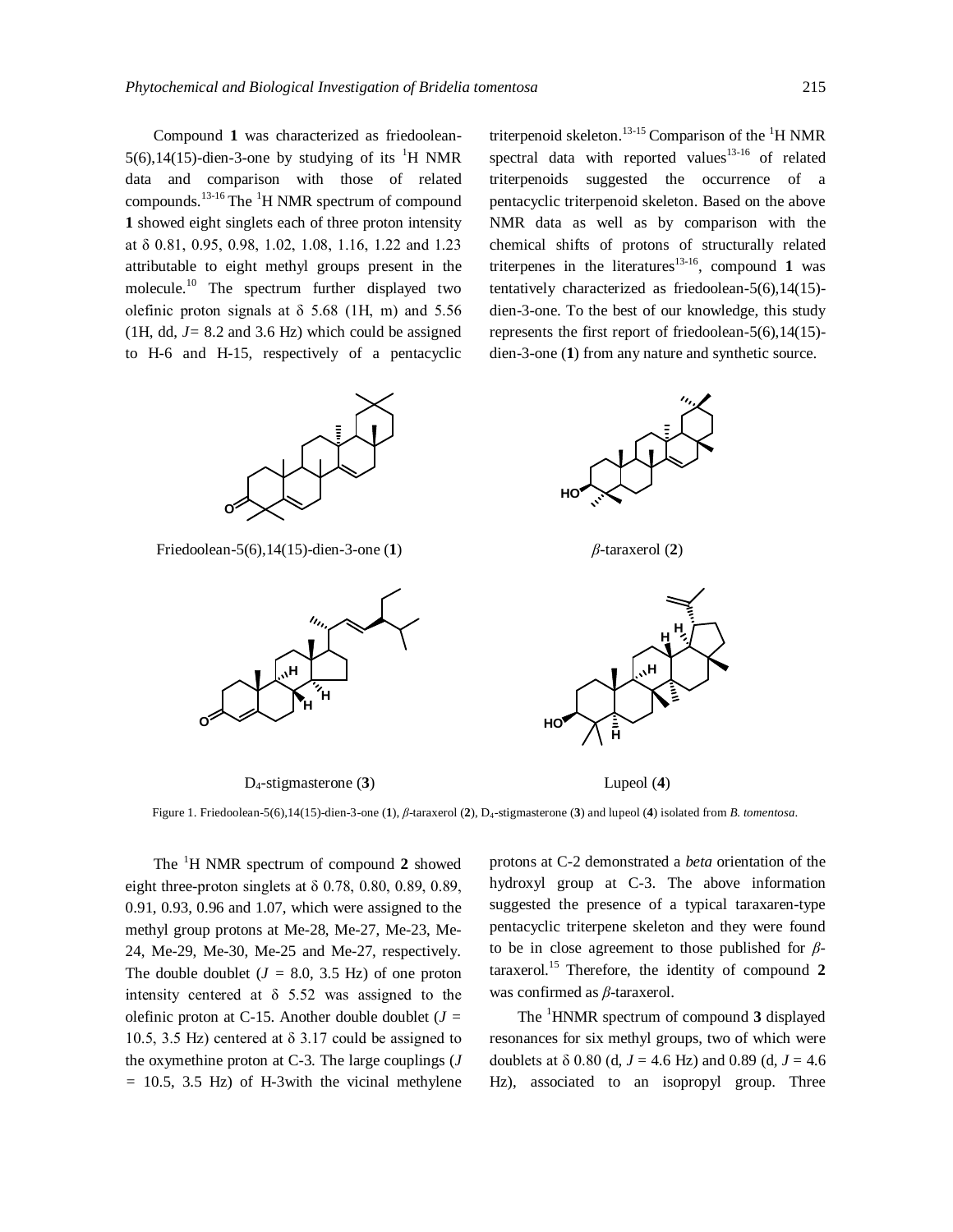resonances for methine protons were observed at δ 5.76 as a singlet, 5.13 as a double doublet (dd,  $J =$ 15.1, 8.3 Hz) and 5.01 also as a double doublet (dd, *J*   $=15.0$ , 8.3 Hz). These were characteristics signals of H-4, H-22 and H-23 in a  $D_4$ -stigmasterone type carbon skeleton. Other spectral features were in close agreement to those of  $D_4$ -stigmasterone.<sup>17</sup> So, compound **3** was identified as D4-stigmasterone.

Compound 4 showed a <sup>1</sup>H NMR spectrum with a double doublet  $(J = 11.2, 4.8 \text{ Hz})$  at  $\delta$  3.22, which is distinctive for an oxymethine proton at C-3 in a triterpene nucleus. The  $\mathrm{^1H NMR}$  spectral data of compound **4** were in close agreement with the published values for lupeol. $18,19$  Therefore, compound **4** was characterized as lupeol (Figure 1). The identity of compound **4** as lupeol was further confirmed by co-TLC with an authentic lupeol previously isolated in our laboratory.

However, this is the first report of isolation of *β*taraxerol, D<sub>4</sub>-stigmasterone and lupeol from *B*. *tomentosa*.

Cytotoxicity of the test samples was performed by brine shrimp lethality bioassay.<sup>10,11</sup> In this bioassay, a marine micro crustacean specimen, *Artemia salina* Leach (brine shrimp), was used as the target organism to detect cytotoxicity of plant extracts. As shown in Table 1, the  $LC_{50}$  and  $LC_{90}$ values obtained from the best-fit line slope were found to be as 7.71  $\mu$ g/ml and 99.31  $\mu$ g/ml, respectively for compound **2** isolated from *B. tomentosa* as compared to the  $LC_{50}$  for positive control (vincristine sulfate, 0.45 μg/ml). Here, the percent mortality was found to increase gradually with the increase in concentration of the test sample. Brine shrimp lethality test is a very simple screening tool, which has a good correlation with the antitumor activity of test samples.<sup>10</sup> The US National Cancer Institute (NCI, USA) established that, there is a significant correlation between the brine shrimp lethality and *in vitro* growth inhibition of human solid tumor cell lines. Thus, this bioassay is a very important pre-screening tool for antitumor drug research. 20,21

The natural products from plant origin have more chemical scaffolds than that of the synthetic ones, which means they have appreciable benefits in supplying new leads in commercial drug discovery program.<sup>22</sup> Hence, the main target or aim of our studies was to use the plant extract efficiently and effectively of this diversity. In recent times, the researchers have switched to plants for the search of prospective antimicrobial compounds. The multidrug resistant

**Table 1. Effect of pure compound 2 isolated from the stem bark of** *B. tomentosa* **on brine shrimp nauplii.**

| Conc. $(C)$<br>$(\mu g/ml)$ | Log C    | %<br>Mortality | $LC_{50}$<br>$(\mu g/ml)$ | $LC_{90}$<br>$(\mu g/ml)$ |
|-----------------------------|----------|----------------|---------------------------|---------------------------|
| 400                         | 2.602    | 100            |                           |                           |
| 200                         | 2.301    | 100            |                           |                           |
| 100                         | 2.000    | 90             |                           |                           |
| 50                          | 1.699    | 90             | 7.71                      | 99.31                     |
| 25                          | 1.398    | 80             |                           |                           |
| 12.5                        | 1.097    | 60             |                           |                           |
| 6.25                        | 0.797    | 50             |                           |                           |
| 3.125                       | 0.495    | 20             |                           |                           |
| 1.563                       | 0.194    | 30             |                           |                           |
| 0.781                       | $-0.107$ | 10             |                           |                           |
|                             |          |                |                           |                           |

**Table 2. Results of the antimicrobial screening of the compound 2.**

| Test organisms           | Diameter of zone of inhibition |                   |  |
|--------------------------|--------------------------------|-------------------|--|
|                          | (mm)                           |                   |  |
| Gram positive bacteria   | Compound 2                     | Kanamycin         |  |
|                          | $(50 \mu g/disc)$              | $(30 \mu g/disc)$ |  |
| Bacillus cereus          | 19.1                           | 35                |  |
| B. megaterium            | 16.7                           | 35                |  |
| <b>B.</b> subtilis       | 14.9                           | 36                |  |
| Staphylococcus aureus    | 16.4                           | 32                |  |
| Sarcina lutea            | 20.8                           | 27                |  |
| Gram negative bacteria   |                                |                   |  |
| Escherichia coli         | 19.1                           | 25                |  |
| Pseudomonas aeruginosa   | 16.9                           | 20                |  |
| Salmonella Typhi         | 21.3                           | 22                |  |
| S. Paratyphi             | 19.7                           | 27                |  |
| Shigella boydii          | 19.8                           | 27                |  |
| S. dysenteriae           | 19.6                           | 25                |  |
| Vibrio mimicus           | 17.2                           | 25                |  |
| V. parahemolyticus       | 18.4                           | 20                |  |
|                          |                                | Griseofulvin      |  |
| Fungi                    |                                | $(20 \mu g/Disc)$ |  |
| Aspergillus niger        | 15.8                           | 20                |  |
| Candida albicans         | 14.2                           | 18                |  |
| Saccharomyces cerevisiae | 12.7                           | 19                |  |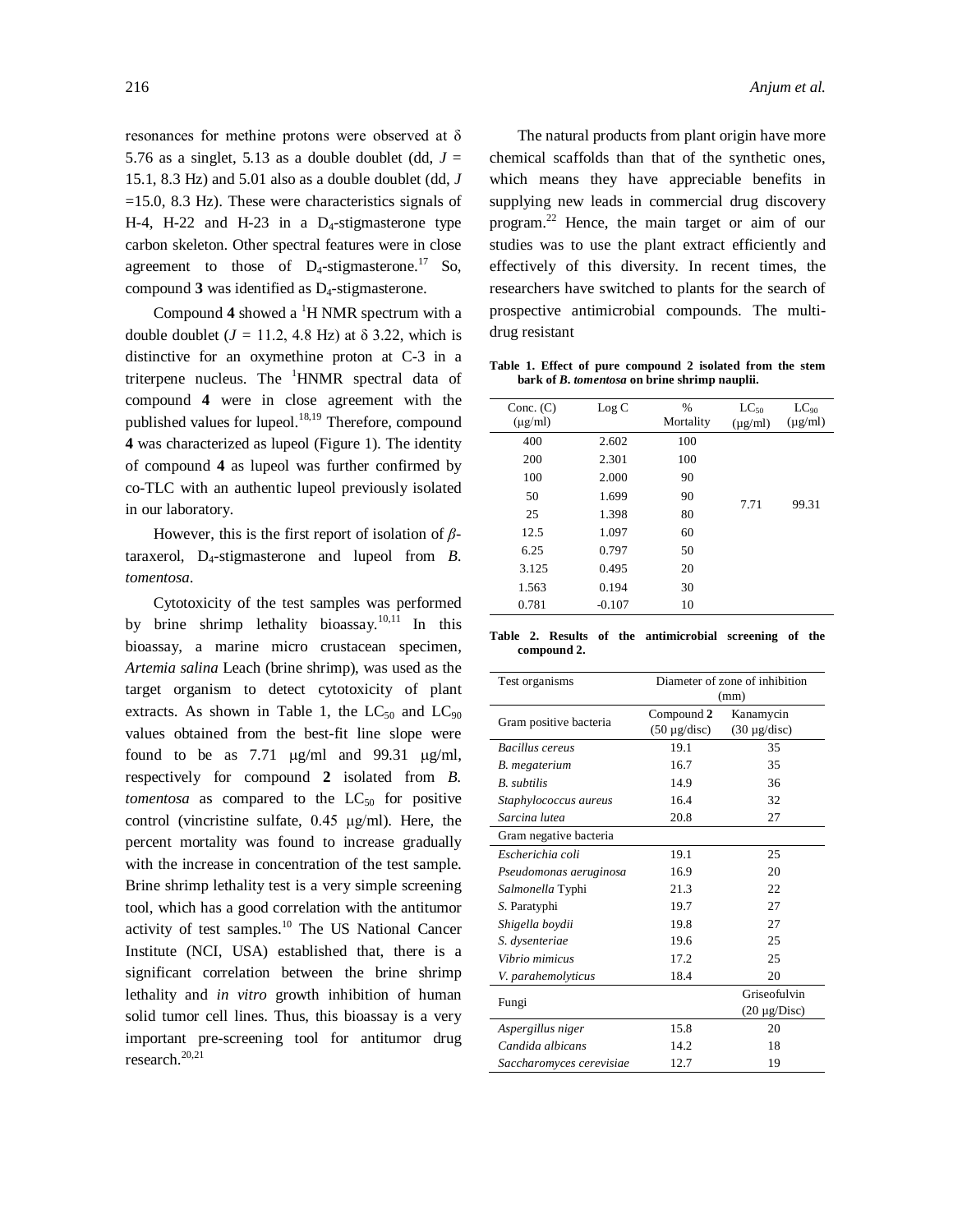strains of the pathogens to the presently used antibiotics is another reason for the search of new antimicrobial agents. So, many medicinal plants have been extensively explored globally for their antimicrobial potential.23-26 In the present study, compound **2** produced zone of inhibition ranging from 14-21 mm (Table 2) at a concentration of 50 μg/disc. The maximum zone of inhibition (21.3 mm) was displayed by compound **2** against *S.* Typhi.

During antifungal screening, the zone of inhibition produced by the test sample, compound **2** was between 12.7-15.8 mm signifying moderate to strong activity compared to standard griseofulvin with the zone of inhibition 18-20 mm. Compound **2** showed the uppermost antifungal property against *A. niger* (zone of inhibition = 15.8 mm).

#### **CONCLUSION**

Chromatographic separation and purification of the stem bark extract of *B. tomentosa* afforded four compounds identified as friedoolean-5(6),14(15) dien-3-one (**1**), *β*-taraxerol (**2**), D4-stigmasterone (**3**) and lupeol (**4**), while compound **1** has been proposed as a new compound and compounds **2**-**4** are the first report of their isolation from *B. tomentosa.* Purified compound **2** showed moderate cytotoxicity against brine shrimp nauplii and strong antibacterial activity against a series of test microorganisms listed in Table 2. Since, *B. tomentosa* is rich source of secondary metabolites, this can be considered as a potential source of antimicrobial and cytotoxic agent in the development of new therapeutic molecules.

## **ACKNOWLEDGEMENTS**

We are grateful to Dr. Bushra Khan, Senior Scientific Officer, Bangladesh National Herbarium for identification of the plant sample. We are also thankful to Biomedical Research Centre (BRC), University of Dhaka, and Department of Pharmacy, State University of Bangladesh (SUB), Dhaka-1205, Bangladesh for providing necessary laboratory facilities to carry out part of our research activities.

### **REFERENCES**

- 1. Hooker, J.D. 1875. The Flora of British India, Vol. LV Reeve and Co., London, pp. 267-271.
- 2. Krishnan, K.S. 1992. The Useful Plants of India, Reprinted, Publications and Information Directorate, CSIR, New Delhi, India, pp. 86-87.
- 3. Hailin, Q. 2008. Studies on chemical constituents of fruits of *Bridelia tomentosa*. *China J. Chinese Mat. Med*. **33**, 158-160.
- 4. Shu, S.H., Zhang, J.L., Wang Y.H. and Qin, H.L. 2006. Two new flavonol glycosides from *Bridelia tomentosa*. *Chinese Chem. Lett*. **17**, 1339-1342.
- 5. Bulbul, I.J., Uddin, M.E., Nahar, N., Kuddus, M.R., Haque, M.R. and Rashid, M.A. 2021. Antidiarrheal activity of four different species of*Litsea* available in Bangladesh. *Biomed. Pharmacol. J*. **14**, 1259-1266.
- 6. Chowdhury, P., Shahadati, S., Ibrahim, M., Kuddus, M.R. and Rashid, M.A. 2021. *In vitro* and *in vivo* evaluation of pharmacological potentials of *Lasia spinosa* Linn. *Dhaka Univ. J. Pharm. Sci.* **20**, 111-119.
- 7. Ahamed, M.H., Al Faruk, A., Ibrahim, M., Kuddus, M.R., Sikder, M.A.A. and Rashid, M.A. 2021. Exploration of phytochemical and pharmacological potentials of *Canarium resiniferum* Bruce ex King, an endangered medicinal plant of Bangladesh. *Trop. J. Nat. Prod. Res.* **5**, 825-830.
- 8. Anjum, A., Haque, M.R., Rahman, M.S., Hasan, C.M., Haque, M.E. and Rashid, M.A. 2011. *In vitro* antibacterial, antifungal and cytotoxic activity of three Bangladeshi *Bridelia species*. *Int. Res. Pharm. Pharmacol.* **1**, 149-154.
- 9. Anjum, A., Sikder, M.A., Haque, M.R., Hasan, C.M. and Rashid, M.A*.* 2013. *In vitro* antioxidant and thrombolytic activities of *Bridelia* species growing in Bangladesh. *J. Sci. Res.* **5**, 343-351.
- 10. McLaughin, J.L., Rogers, L.L. and Anderson, J.E. 1998. The use of biological assays to evaluate botanicals. *Drug Inf. J.***32**, 513-524.
- 11. Meyer, B.N., Ferringni, N.R., Putnam, J.E., Jacobsen, L.B., Nichols, D.E. and McLaughin, J.L. 1982. Brine shrimp: A convenient general bioassay for active plant constituents. *Planta Med*. **45**, 31-32.
- 12. Bauer, A.W., Kirby, W.M., Sherries, J.C. and Turck, M. 1966. Antibiotic susceptibility testing by a standardized single disc method. *Am. J. Clin. Pathol*. **45**, 493-496.
- 13. Xue-jing, L., Xie, Z., Wang, Y.H., Yan, Y.M., Pei, G. and Zhou, X.J. 2012. Study on the chemical constituents from the leaves of *Hydnocarpus haimanensis*. *Zhong Yao Cai*. **35**, 1782-1784.
- 14. Shazid, M.S., Hossain, M.K., Haque, M.R., Chowdhury, A.A., Kaisar, M.A., Hasan, C.M. and Rashid, M.A. 2012. Chemical and biological studies of *Kalanchoe pinnata* (Lam.) growing in Bangladesh. *Asian Pac. J. Trop. Biomed*. S1317-S1322.